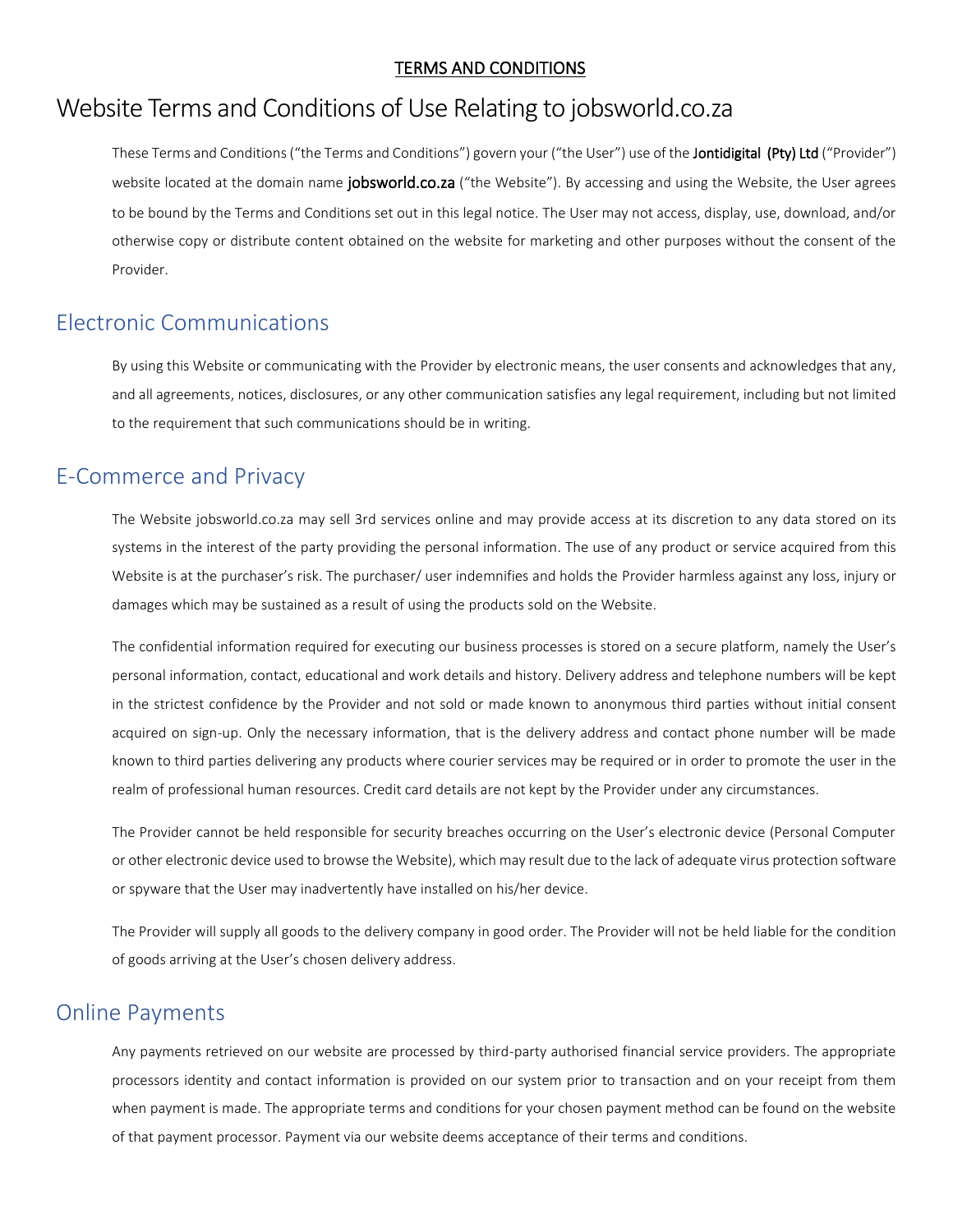#### Refund and Return Policy

The provision of goods is subject to availability. In cases of unavailability of physical goods, the provider will refund the client in full within 30 days. Cancellation of orders by the client will attract a 10% charge for administration costs where not yet delivered and will be responsible for delivery and collection costs if already delivered.

The Provider reserves the right to cancel an order for which payment has already been received. This may occur if stock is insufficient or the quality of goods ordered does not meet the Provider's standards. Should the Provider exercise this right, the User will receive a full refund with no deductions. No refunds will be provided for services or subscriptions already opened or consumed including digital service access.

Any complaints regarding the standard and quality of any product or products bought by consumers through the e-commerce facility should be directed to [paul@jobsworld.co.za](mailto:paul@jobsworld.co.za)

### Updating of these Terms and Conditions

Provider reserves the rights to change, modify, add or remove from portions or the whole of these Terms and Conditions from time to time. Changes to these Terms and Conditions will become effective upon such changes being posted to this Website. It is the User's obligation to periodically check these Terms and Conditions at the Website for changes or updates. The User's continued use of this Website following the posting of changes or updates will be considered notice of the User's acceptance to abide by and be bound by these Terms and Conditions, including such changes or updates.

### Copyright and Intellectual Property Rights

Provider provides certain information on the Website. Content currently or anticipated to be displayed at this Website address is provided by Provider, its affiliates and/or subsidiary, or any other third-party owners of such content, and includes but is not limited to Literary Works, Musical Works, Artistic Works, Sound Recordings, Cinematograph Films, Sound and Television Broadcasts, Program-Carrying Signals, Published Editions and Computer Programs ("the Content"). All such proprietary works, and the compilation of the proprietary works, are copyright the Provider, its affiliates or subsidiary, or any other third-party owner of such rights ("the Owners") and is protected by South African and international copyright laws. The Providers reserve the right to make any changes to the Website, the Content, or to products and/or services offered through the Website at any times and without notice. All rights in and to the Content is reserved and retained by the Owners. Except as specified in these Terms and Conditions, the User is not granted a license or any other right including without limitation under Copyright, Trademark, Patent or other Intellectual Property Rights in or to the Content.

We respect the privacy of your information, documents and correspondence and will always use discretion in our remote dealings and note share your content and information. We may be required in certain instances to backup and therefore copy some of your information. Such instances will always be explained but are hereby expressed and therefore noted and accepted. Please note that in an instance where criminal activities are found to be conducted on the remote device, law requires us to report such content or activities to the appropriate authorities to conduct the necessary legal proceedings.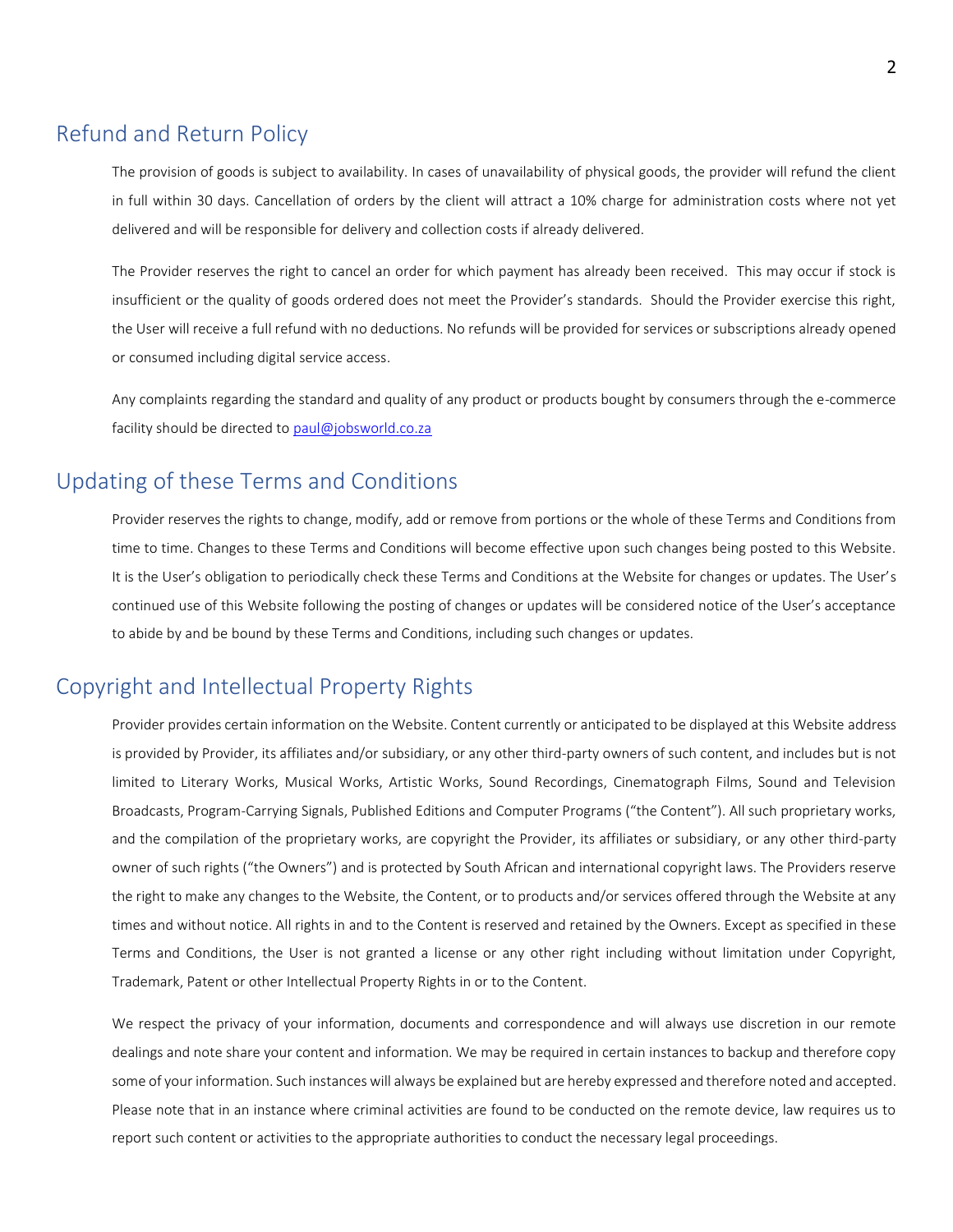#### Cookies

A Cookie file is – according to Wikipedia - a small piece of data sent from a website and stored in a user's web browser while a user is browsing a website. When the user browses the same website in the future, the data stored in the cookie can be retrieved by the website to notify the website of the user's previous activity. Cookies were designed to be a reliable mechanism for websites to remember the state of the website or activity the user had taken in the past. This can include clicking particular buttons, logging in, or a record of which pages were visited by the user even months or years ago. More information on that topic can be find on Wikipedia.

Purposes of storage and gaining access to cookies:

Website personalisation (for example: saving font size, sight challenged version of website or template version)

 Saving data or user's decisions (for example: no need to enter login and password on every website, remembering login during the next visit, keeping information on products added to cart)

 Social websites integration (for example: displaying your friends, fans or post publishing on Facebook or Google+ directly from the website), adjusting adverts that are display on the website, creating website's statistics and flow statistics between different websites.

Due to vast number of technological solutions it is not possible to publish clear guidelines how to set the conditions of storage and gaining access to cookies using settings of all available devices and software installed on them. However, in most cases, select "Tools" or "Settings" and there find the section that corresponds to the configuration settings for cookies or for the management of privacy. Detailed information is usually provided by the manufacturer of the device or browser in a manual or on their website.

#### Limitation of liability

The Website and all Content on the Website, including any current or future offer of products or services, are provided on an "as is" basis, and may include inaccuracies or typographical errors. The Owners make no warranty or representation as to the availability, accuracy or completeness of the Content. Neither Provider nor any holding company, affiliate or subsidiary of Provider, shall be held responsible for any direct or indirect special, consequential or other damage of any kind whatsoever suffered or incurred, related to the use of, or the inability to access or use the Content or the Website or any functionality thereof, or of any linked website, even if Provider is expressly advised thereof.

#### Privacy: casual surfing

The User may visit the Website without providing any personal information. The Website servers will in such instances collect the IP address of the User computer, but not the email address or any other distinguishing information. This information is aggregated to measure the number of visits, average time spent at the Website, pages viewed, etc. Provider uses this information to determine use of the Website, and to improve Content thereon. Provider assumes no obligation to protect this information, and may copy, distribute or otherwise use such information without limitation.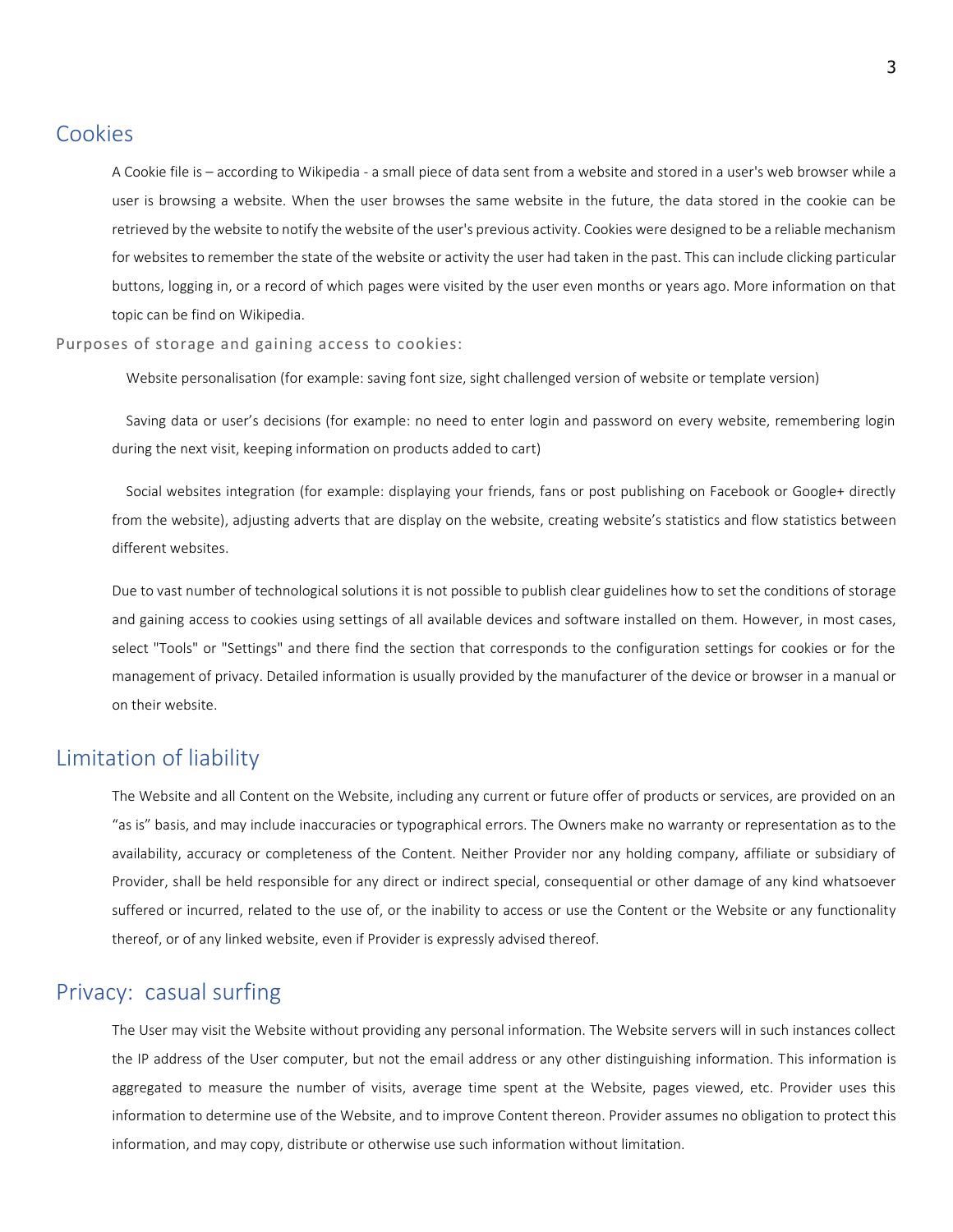#### Choice of Law

This Website is controlled, operated and administered by Provider from its offices within the Republic of South Africa. Access to the Website from territories or countries where the Content or purchase of the products sold on the Website is illegal is prohibited. The User may not use this Website in violation of South African export laws and regulations. If the User accesses this Website from locations outside of South Africa, that User is responsible for compliance with all local laws. These Terms and Conditions shall be governed by the laws of the Republic of South Africa, and the User consents to the jurisdiction of the Witwatersrand High Court in the event of any dispute. If any of the provisions of these Terms and Conditions are found by a court of competent jurisdiction to be invalid or unenforceable, that provision shall be enforced to the maximum extent permissible so as to give effect to the intent of these Terms and Conditions, and the remainder of these Terms and Conditions shall continue in full force and effect. These Terms and Conditions constitute the entire agreement between the Provider and the User regarding the use of the Content and this Website.

### Customer Privacy policy

Jontidigital (Pty) Ltd shall take all reasonable steps to protect the personal information of users. For the purpose of this clause, "personal information" shall be defined as detailed in the Promotion of Access to Information Act 2 of 2000 (PAIA). The PAIA may be downloaded from: [http://www.polity.org.za/attachment.php?aa\\_id=3569.](http://www.polity.org.za/attachment.php?aa_id=3569)

#### Customer details separate from card details

Customer details will be stored by Jontidigital (Pty) Ltd separately from card details which are entered by the client on the payment processors secure site.

### Merchant Outlet country and transaction currency

The merchant outlet country at the time of presenting payment options to the cardholder is South Africa. Transaction currency is South African Rand (ZAR).

#### Variation

Jontidigital (Pty) Ltd may, in its sole discretion, change this agreement or any part thereof at any time without notice.